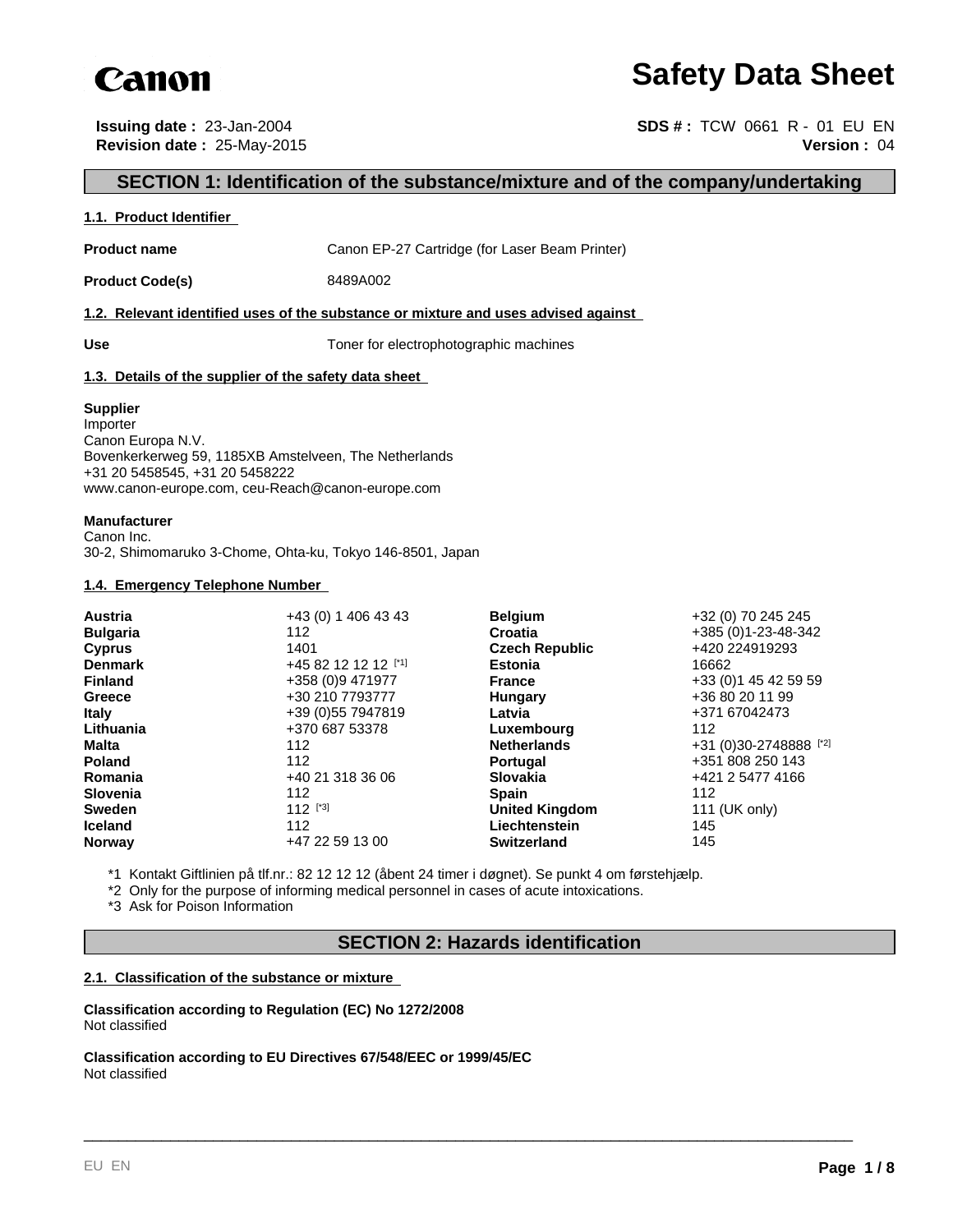## **2.2. Label Elements**

**Labelling according to Regulation (EC) No 1272/2008** Not required

**Hazard pictograms** Not required

**Signal word** Not required

**Hazard statements** Not required

**Precautionary Statements - EU (§28, 1272/2008)** Not required

**Other Information** None

#### **2.3. Other Hazards**

None

# **SECTION 3: Composition/information on ingredients**

\_\_\_\_\_\_\_\_\_\_\_\_\_\_\_\_\_\_\_\_\_\_\_\_\_\_\_\_\_\_\_\_\_\_\_\_\_\_\_\_\_\_\_\_\_\_\_\_\_\_\_\_\_\_\_\_\_\_\_\_\_\_\_\_\_\_\_\_\_\_\_\_\_\_\_\_\_\_\_\_\_\_\_\_\_\_\_\_\_

## **3.2. Mixtures**

| <b>Chemical name</b>          | <b>CAS-No</b> | <b>EC-No</b> | <b>REACH registration</b><br>number | l Weiaht % l | <b>Classification</b><br>(67/548) | Indication of<br>danger | Classification (Reg.)<br>1272/2008) |
|-------------------------------|---------------|--------------|-------------------------------------|--------------|-----------------------------------|-------------------------|-------------------------------------|
| Styrene acrylate<br>copolymer | СBІ           | CBI          | None                                | $45 - 55$    | <b>None</b>                       | <b>INone</b>            | None                                |
| Iron oxide                    | 1317-61-9     |              | 215-277-5   01-2119457646-28-xxxx   | $40 - 50$    | <b>None</b>                       | <b>INone</b>            | None                                |
| Amorphous silica              | 7631-86-9     |              | 231-545-4   01-2119379499-16-xxxx   | 1 - 3        | None                              | <b>INone</b>            | <b>None</b>                         |

# **SECTION 4: First aid measures**

# **4.1. Description of first aid measures**

| <b>Inhalation</b>                                                | Move to fresh air. Get medical attention immediately if symptoms occur.                                             |  |  |  |  |
|------------------------------------------------------------------|---------------------------------------------------------------------------------------------------------------------|--|--|--|--|
| Ingestion                                                        | Rinse mouth. Drink 1 or 2 glasses of water. Get medical attention immediately if symptoms<br>occur.                 |  |  |  |  |
| <b>Skin Contact</b>                                              | Wash off immediately with soap and plenty of water. Get medical attention immediately if<br>symptoms occur.         |  |  |  |  |
| <b>Eye Contact</b>                                               | Flush with plenty of water. Get medical attention immediately if symptoms occur.                                    |  |  |  |  |
| 4.2. Most important symptoms and effects, both acute and delayed |                                                                                                                     |  |  |  |  |
| <b>Inhalation</b>                                                | None under normal use. Exposure to excessive amounts of dust may cause physical<br>irritation to respiratory tract. |  |  |  |  |
| Ingestion                                                        | None under normal use.                                                                                              |  |  |  |  |
| <b>Skin Contact</b>                                              | None under normal use.                                                                                              |  |  |  |  |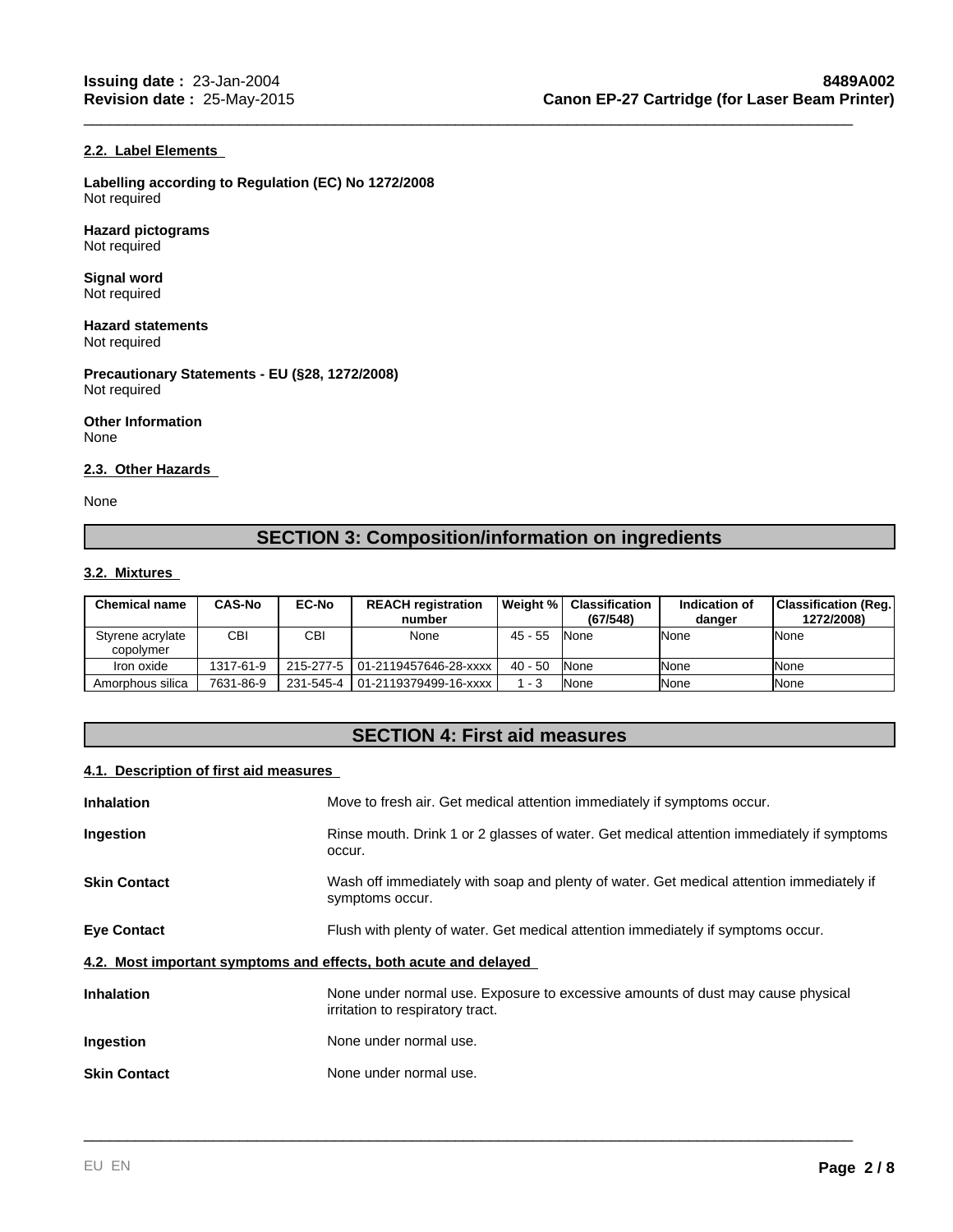**Eye Contact None under normal use. May cause slight irritation.** 

**Chronic Effects** None under normal use. Prolonged inhalation of excessive amounts of dust may cause lung damage.

\_\_\_\_\_\_\_\_\_\_\_\_\_\_\_\_\_\_\_\_\_\_\_\_\_\_\_\_\_\_\_\_\_\_\_\_\_\_\_\_\_\_\_\_\_\_\_\_\_\_\_\_\_\_\_\_\_\_\_\_\_\_\_\_\_\_\_\_\_\_\_\_\_\_\_\_\_\_\_\_\_\_\_\_\_\_\_\_\_

#### **4.3. Indication of any immediate medical attention and special treatment needed**

None

# **SECTION 5: Firefighting measures**

#### **5.1. Extinguishing media**

#### **Suitable extinguishing media**

Use CO2, dry chemical, or foam, Water.

#### **Unsuitable extinguishing media** None

#### **5.2. Special hazards arising from the substance or mixture**

#### **Special Hazard**

May form explosive mixtures with air.

#### **Hazardous combustion products**

Carbon dioxide (CO 2), Carbon monoxide (CO)

## **5.3. Advice for firefighters**

## **Special protective equipment for fire-fighters**

None

## **SECTION 6: Accidental release measures**

#### **6.1. Personal precautions, protective equipment and emergency procedures**

Avoid breathing dust. Avoid contact with skin, eyes and clothing.

#### **6.2. Environmental Precautions**

Keep out of waterways.

#### **6.3. Methods and material for containment and cleaning up**

Clean up promptly by scoop or vacuum. If a vacuum cleaner is used, be sure to use a model with dust explosion safety measures. May form explosive mixtures with air.

#### **6.4. Reference to other sections**

None

# **SECTION 7: Handling and storage**

## **7.1. Precautions for safe handling**

Avoid breathing dust. Avoid contact with skin, eyes and clothing. Clean contaminated surface thoroughly. Use only with adequate ventilation.

\_\_\_\_\_\_\_\_\_\_\_\_\_\_\_\_\_\_\_\_\_\_\_\_\_\_\_\_\_\_\_\_\_\_\_\_\_\_\_\_\_\_\_\_\_\_\_\_\_\_\_\_\_\_\_\_\_\_\_\_\_\_\_\_\_\_\_\_\_\_\_\_\_\_\_\_\_\_\_\_\_\_\_\_\_\_\_\_\_

## **7.2. Conditions for safe storage, including any incompatibilities**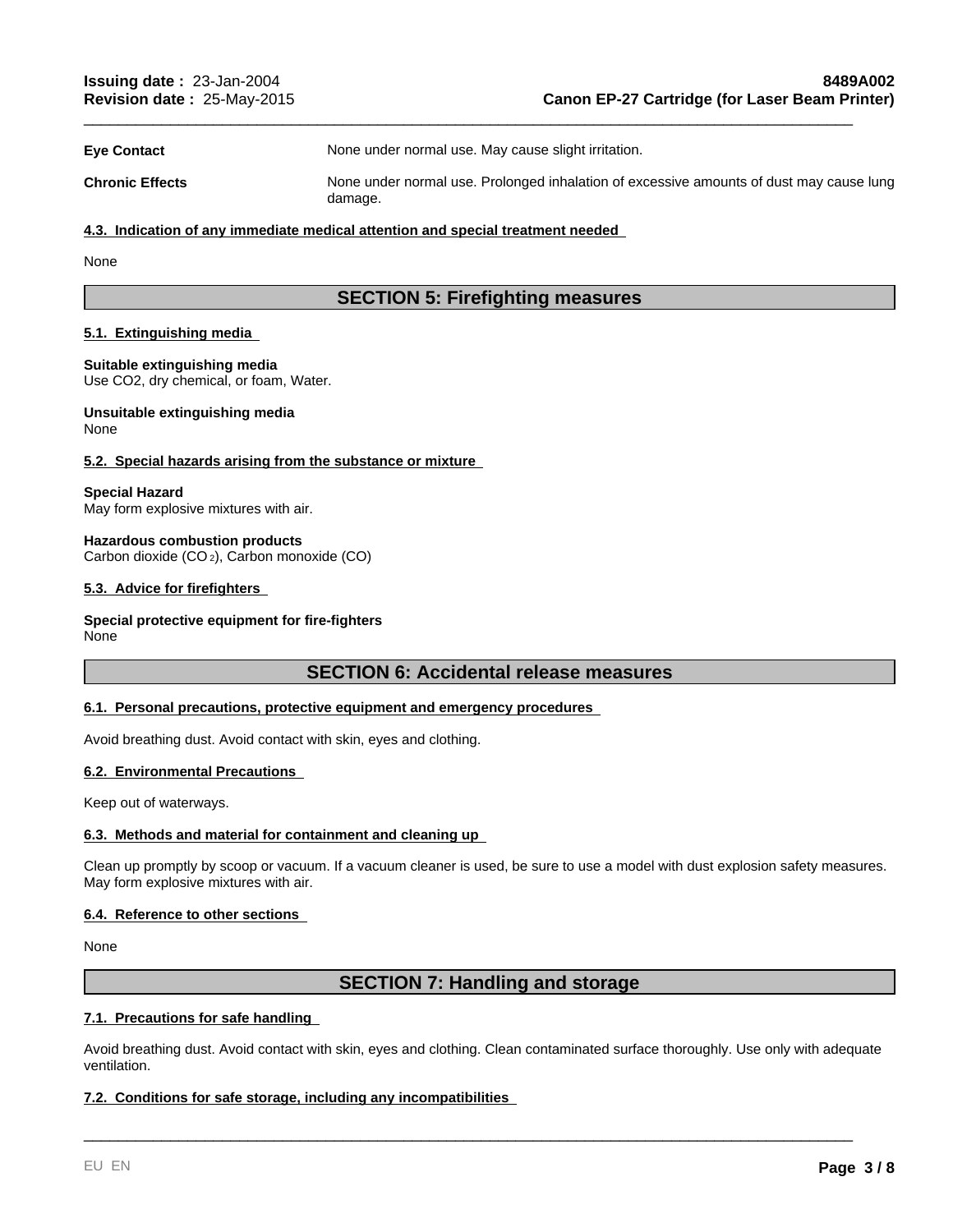Keep in a dry, cool and well-ventilated place. Keep out of the reach of children. Incompatible with oxidizing agents.

## **7.3. Specific end uses**

Toner for electrophotographic machines. Obtain special instructions before use.

# **SECTION 8: Exposure controls/personal protection**

\_\_\_\_\_\_\_\_\_\_\_\_\_\_\_\_\_\_\_\_\_\_\_\_\_\_\_\_\_\_\_\_\_\_\_\_\_\_\_\_\_\_\_\_\_\_\_\_\_\_\_\_\_\_\_\_\_\_\_\_\_\_\_\_\_\_\_\_\_\_\_\_\_\_\_\_\_\_\_\_\_\_\_\_\_\_\_\_\_

## **8.1. Control parameters**

## **Exposure Limits**

| <b>Chemical name</b>          | <b>EU OEL</b>                                  | <b>Austria</b>                                                                             | <b>Belgium</b>                                                                                    | <b>Bulgaria</b>                                                                       | <b>Cyprus</b>                                                                                             |
|-------------------------------|------------------------------------------------|--------------------------------------------------------------------------------------------|---------------------------------------------------------------------------------------------------|---------------------------------------------------------------------------------------|-----------------------------------------------------------------------------------------------------------|
| Iron oxide<br>1317-61-9       | None                                           | None                                                                                       | None                                                                                              | TWA: $5.0$ mg/m <sup>3</sup><br>TWA: $6.0 \text{ mg/m}^3$ dust,<br>inhalable fraction | None                                                                                                      |
| Amorphous silica<br>7631-86-9 | None                                           | TWA: $4 \text{ mg/m}^3$<br>inhalable fraction                                              | None                                                                                              | None                                                                                  | None                                                                                                      |
| <b>Chemical name</b>          | <b>Czech Republic</b>                          | <b>Denmark</b>                                                                             | <b>Finland</b>                                                                                    | <b>France</b>                                                                         | Germany                                                                                                   |
| Iron oxide<br>1317-61-9       | TWA: $10.0$ mg/m <sup>3</sup> dust             | None                                                                                       | None                                                                                              | None                                                                                  | None                                                                                                      |
| Amorphous silica<br>7631-86-9 | TWA: $4.0$ mg/m <sup>3</sup><br>amorphous SiO2 | None                                                                                       | TWA: $5 \text{ mg/m}^3$                                                                           | None                                                                                  | TRGS TWA: 4 mg/m <sup>3</sup><br>inhalable fraction<br>DFG TWA: 4 mg/m <sup>3</sup><br>inhalable fraction |
| <b>Chemical name</b>          | Greece                                         | <b>Hungary</b>                                                                             | <b>Ireland</b>                                                                                    | <b>Italy</b>                                                                          | <b>Netherlands</b>                                                                                        |
| Amorphous silica<br>7631-86-9 | None                                           | None                                                                                       | TWA: 6 mg/m <sup>3</sup> total<br>inhalable dust<br>TWA: 2.4 mg/m <sup>3</sup><br>respirable dust | None                                                                                  | None                                                                                                      |
| <b>Chemical name</b>          | Poland                                         | Portugal                                                                                   | Romania                                                                                           | Slovakia                                                                              | <b>Spain</b>                                                                                              |
| Iron oxide<br>1317-61-9       | None                                           | None                                                                                       | None                                                                                              | TWA: 4 $mg/m3$ total<br>aerosol                                                       | None                                                                                                      |
| Amorphous silica<br>7631-86-9 | None                                           | None                                                                                       | None                                                                                              | TWA: 4.0 mg/m <sup>3</sup> total<br>aerosol                                           | None                                                                                                      |
| <b>Chemical name</b>          | <b>Sweden</b>                                  | <b>United Kingdom</b>                                                                      | <b>Norway</b>                                                                                     | <b>Switzerland</b>                                                                    | Turkey                                                                                                    |
| Amorphous silica<br>7631-86-9 | None                                           | TWA: 6 mg/m <sup>3</sup><br>inhalable dust<br>TWA: $2.4 \text{ mg/m}^3$<br>respirable dust | TWA: 1.5 mg/m $3$<br>respirable dust<br>STEL: 3 mg/m <sup>3</sup><br>respirable dust              | TWA: $4 \text{ mg/m}^3$<br>inhalable                                                  | None                                                                                                      |

## **8.2. Exposure controls**

**Appropriate engineering controls** None under normal use conditions.

**Individual protection measures, such as personal protective equipment**

**Eye/face Protection Not required under normal use.**<br> **Skin Protection Not required under normal use. Skin Protection Not required under normal use.**<br> **Respiratory Protection Not required under normal use. Thermal hazards** Not Applicable

Not required under normal use.

## **SECTION 9: Physical and chemical properties**

## **9.1. Information on basic physical and chemical properties**

**Odor**<br>Odor threshold

**Appearance** and the settlement of the settlement of the Black ; powder and the settlement of the settlement of the settlement of the settlement of the settlement of the settlement of the settlement of the settlement of th Slight odor No data available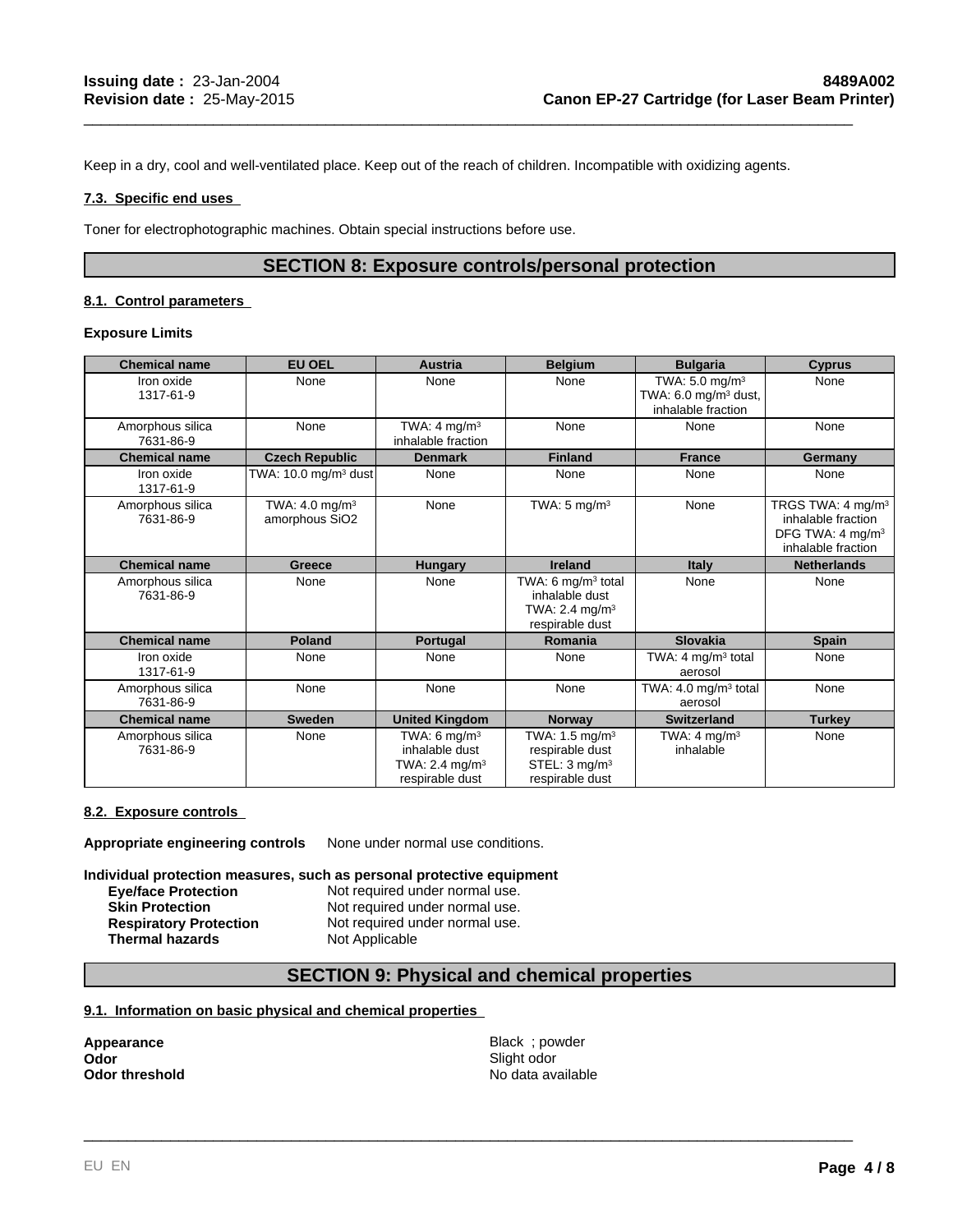- **Evaporation Rate**<br> **Example:** Not Applicable<br> **Elammability (solid, gas)**<br> **Example:** Not flammable; estimated **Flammability (solid, gas) Flammability Limits in Air Upper Flammability Limit**<br> **Lower Flammability Limit**<br> **Lower Flammability Limit Lower Flammability Limit Vapor pressure** Not Applicable **Vapor Density** Not Applicable **Relative density** 1.4-1.8 **Solubility(ies)**<br> **Partition coefficient: n-octanol/water**<br> **Partition coefficient: n-octanol/water**<br> **Community** Communication Communication Communication Communication Communication Communication Communication Communica **Partition coefficient: n-octanol/water** Not Applicable Not Applicable Autoignition Temperature (°C) **Explosive properties**<br> **Explosive properties**<br> **Oxidizing properties**<br>
May form explosive mixtures with air<br>
No data available **Oxidizing properties Melting/Freezing point (°C)**<br> **Boiling Point/Range (°C)**<br> **Boiling Point/Range (°C)**<br> **Boiling Point/Range (°C) Boiling Point/Range (°C)** Not Applicable<br> **Flash Point (°C)** Not Applicable **Flash Point (°C) Autoignition Temperature (°C) Decomposition Temperature (°C) Viscosity (mPa s)**
- **pH** Not Applicable > 200<br>Not Applicable

\_\_\_\_\_\_\_\_\_\_\_\_\_\_\_\_\_\_\_\_\_\_\_\_\_\_\_\_\_\_\_\_\_\_\_\_\_\_\_\_\_\_\_\_\_\_\_\_\_\_\_\_\_\_\_\_\_\_\_\_\_\_\_\_\_\_\_\_\_\_\_\_\_\_\_\_\_\_\_\_\_\_\_\_\_\_\_\_\_

## **9.2. Other Information**

No data available

# **SECTION 10: Stability and reactivity**

#### **10.1. Reactivity**

None

## **10.2. Chemical stability**

**Stable** 

## **10.3. Possibility of Hazardous Reactions**

None

## **10.4. Conditions to Avoid**

None

## **10.5. Incompatible materials**

Acids, Bases, Oxidizing agents, Reducing agents.

#### **10.6. Hazardous Decomposition Products**

Carbon dioxide (CO 2), Carbon monoxide (CO)

# **SECTION 11: Toxicological information**

\_\_\_\_\_\_\_\_\_\_\_\_\_\_\_\_\_\_\_\_\_\_\_\_\_\_\_\_\_\_\_\_\_\_\_\_\_\_\_\_\_\_\_\_\_\_\_\_\_\_\_\_\_\_\_\_\_\_\_\_\_\_\_\_\_\_\_\_\_\_\_\_\_\_\_\_\_\_\_\_\_\_\_\_\_\_\_\_\_

#### **11.1. Information on toxicological effects**

| <b>Acute toxicity</b>             | Estimate: $LD50 > 2000$ mg/kg (Ingestion)                |
|-----------------------------------|----------------------------------------------------------|
| <b>Skin corrosion/irritation</b>  | Estimate: Non-irritant                                   |
| Serious eye damage/eye irritation | Estimate: Transient slight conjunctival irritation only. |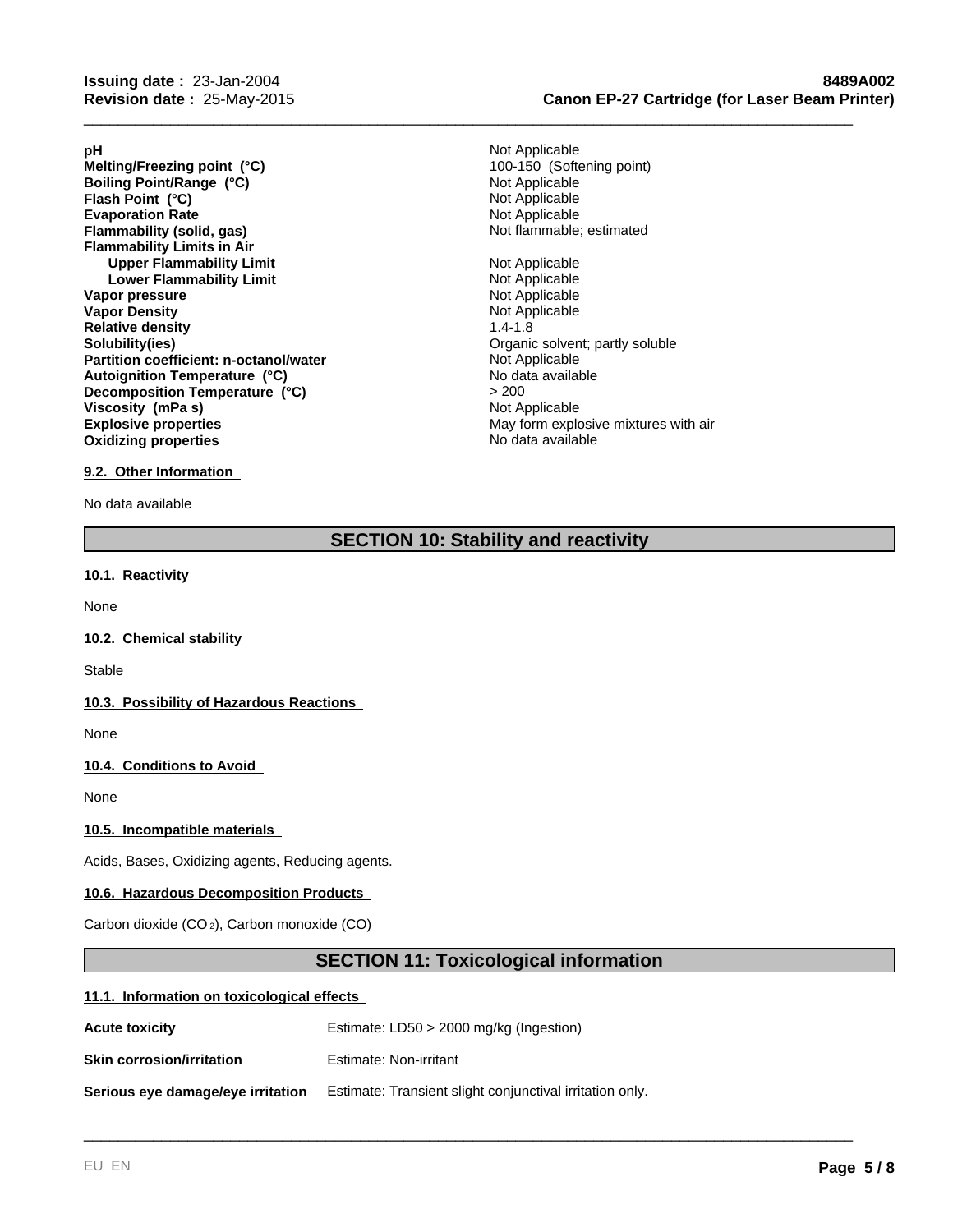| <b>Sensitization</b>            | Estimate: Non-sensitizing                                                                                                                                                                                                                                                                                                                                                                                                                                                                                                                                                                                                                                 |
|---------------------------------|-----------------------------------------------------------------------------------------------------------------------------------------------------------------------------------------------------------------------------------------------------------------------------------------------------------------------------------------------------------------------------------------------------------------------------------------------------------------------------------------------------------------------------------------------------------------------------------------------------------------------------------------------------------|
| Germ cell mutagenicity          | Estimate: Ames Test (S. typhimurium, E. coli): Negative                                                                                                                                                                                                                                                                                                                                                                                                                                                                                                                                                                                                   |
| Carcinogenicity                 | No data available                                                                                                                                                                                                                                                                                                                                                                                                                                                                                                                                                                                                                                         |
| <b>Reproductive Toxicity</b>    | No data available                                                                                                                                                                                                                                                                                                                                                                                                                                                                                                                                                                                                                                         |
| STOT - single exposure          | No data available                                                                                                                                                                                                                                                                                                                                                                                                                                                                                                                                                                                                                                         |
| <b>STOT - repeated exposure</b> | Muhle et al. reported pulmonary response upon chronic inhalation exposure in rats to a<br>toner enriched in respirable-sized particles compared to commercial toner. No pulmonary<br>change was found at 1 mg/m <sup>3</sup> which is most relevant to potential human exposure. A<br>minimal to mild degree of fibrosis was noted in 22% of the animals at 4 mg/m <sup>3</sup> , and a mild<br>to moderate degree of fibrosis was observed in 92% of the animals at 16 mg/m <sup>3</sup> .<br>These findings are attributed to "lung overloading", a generic response to excessive<br>amounts of any dust retained in the lung for a prolonged interval. |
| <b>Aspiration hazard</b>        | No data available                                                                                                                                                                                                                                                                                                                                                                                                                                                                                                                                                                                                                                         |
| <b>Other Information</b>        | No data available                                                                                                                                                                                                                                                                                                                                                                                                                                                                                                                                                                                                                                         |
|                                 |                                                                                                                                                                                                                                                                                                                                                                                                                                                                                                                                                                                                                                                           |

\_\_\_\_\_\_\_\_\_\_\_\_\_\_\_\_\_\_\_\_\_\_\_\_\_\_\_\_\_\_\_\_\_\_\_\_\_\_\_\_\_\_\_\_\_\_\_\_\_\_\_\_\_\_\_\_\_\_\_\_\_\_\_\_\_\_\_\_\_\_\_\_\_\_\_\_\_\_\_\_\_\_\_\_\_\_\_\_\_

# **SECTION 12: Ecological information**

## **12.1. Toxicity**

## **Ecotoxicity effects**

Estimate: Fish, 96h LL50 > 1000 mg/l (WAF) Estimate: Crustaceans, 48h EL50 > 1000 mg/l (WAF) Estimate: Algae, ErL50(0-72h) > 1000 mg/l (WAF)

## **12.2. Persistence and degradability**

No data available

## **12.3. Bioaccumulative potential**

No data available

## **12.4. Mobility in soil**

No data available

## **12.5. Results of PBT and vPvB assessment**

This preparation contains no substance considered to be persistent, bioaccumulating nor toxic (PBT). This preparation contains no substance considered to be very persistent nor very bioaccumulating (vPvB).

## **12.6. Other adverse effects**

No data available

# **SECTION 13: Disposal considerations**

\_\_\_\_\_\_\_\_\_\_\_\_\_\_\_\_\_\_\_\_\_\_\_\_\_\_\_\_\_\_\_\_\_\_\_\_\_\_\_\_\_\_\_\_\_\_\_\_\_\_\_\_\_\_\_\_\_\_\_\_\_\_\_\_\_\_\_\_\_\_\_\_\_\_\_\_\_\_\_\_\_\_\_\_\_\_\_\_\_

## **13.1. Waste treatment methods**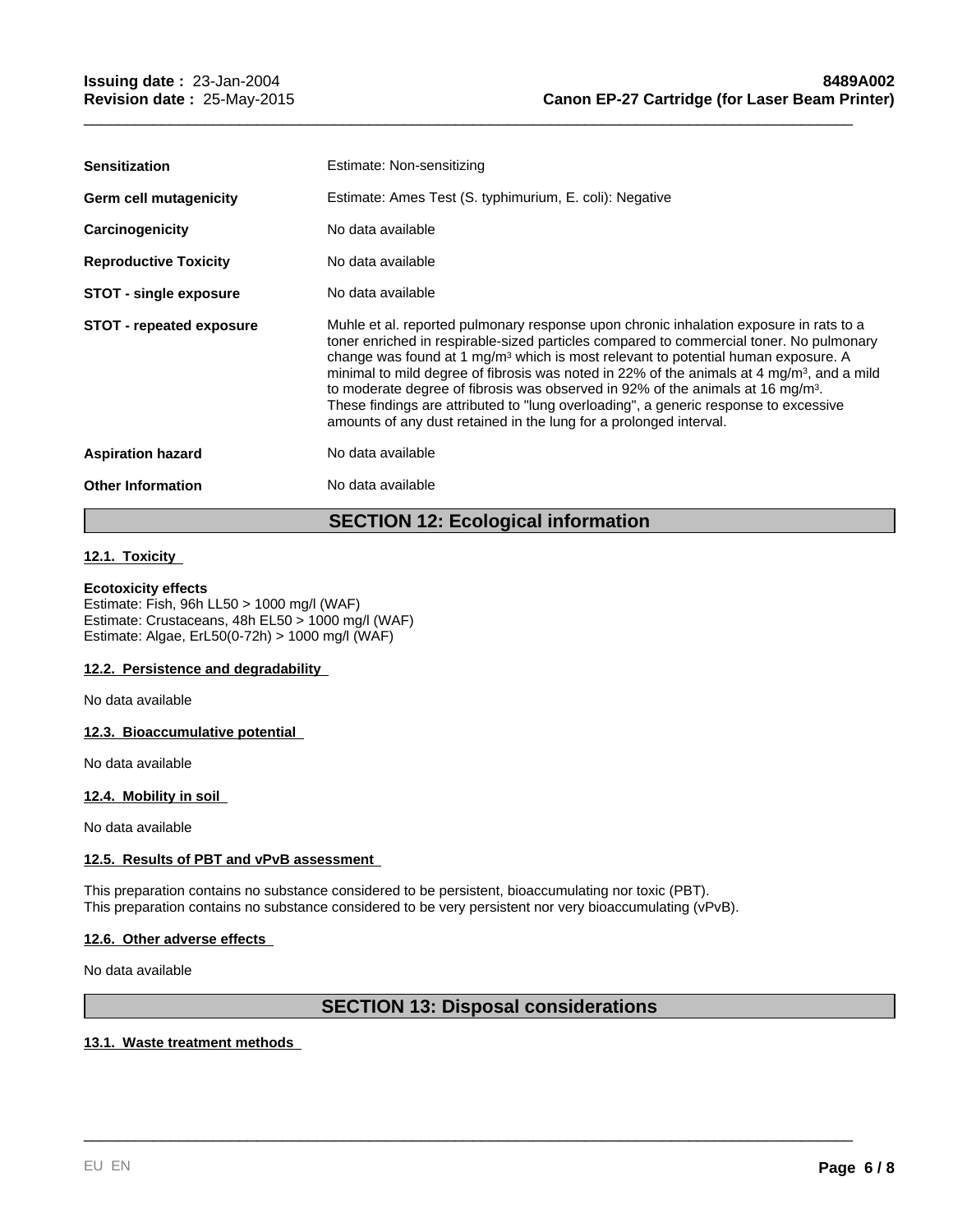DO NOT put toner or a toner container into fire. Heated toner may cause severe burns. DO NOT dispose of a toner container in a plastic crusher. Use a facility with dust explosion prevention measures. Finely dispersed particles form explosive mixtures with air. Dispose of in accordance with local regulations.

\_\_\_\_\_\_\_\_\_\_\_\_\_\_\_\_\_\_\_\_\_\_\_\_\_\_\_\_\_\_\_\_\_\_\_\_\_\_\_\_\_\_\_\_\_\_\_\_\_\_\_\_\_\_\_\_\_\_\_\_\_\_\_\_\_\_\_\_\_\_\_\_\_\_\_\_\_\_\_\_\_\_\_\_\_\_\_\_\_

| <b>SECTION 14: Transport information</b> |                                                                                                 |  |
|------------------------------------------|-------------------------------------------------------------------------------------------------|--|
| 14.1. UN number                          | 2807                                                                                            |  |
| 14.2. UN Proper Shipping Name            | Magnetized material                                                                             |  |
| 14.3. Transport Hazard Class             | 9                                                                                               |  |
| 14.4. Packing Group                      | None                                                                                            |  |
| 14.5. Environmental Hazards              | No special environmental precautions required.                                                  |  |
| 14.6. Special Precautions for users      | 79 or more of these products shipped together, by air, are regulated as<br>magnetized material. |  |

14.7. Transport in bulk according to Annex II of Not Applicable **MARPOL 73/78 and the IBC Code** 

# **SECTION 15: Regulatory information**

## **15.1. Safety, health and environmental regulations/legislation specific for the substance or mixture**

| (EC) No 1907/2006 Authorisation | Not regulated |
|---------------------------------|---------------|
| (EC) No 1907/2006 Restriction   | Not regulated |
| (EC) No 1005/2009               | Not regulated |
| (EC) No 850/2004                | Not regulated |
| (EU) No 649/2012                | Not regulated |
| <b>Other Information</b>        | None          |

## **15.2. Chemical safety assessment**

None

# **SECTION 16: Other information**

## **Key literature references and sources for data**

- World Health Organization International Agency for Research on Cancer, IARC Monographs on the Evaluation on the Carcinogenic Risk of Chemicals to Humans

- EU Directive 1999/45/EC
- EU Regulation (EC) No 1907/2006, (EC) No 1272/2008, (EC) No 1005/2009, (EC) No 850/2004, (EU) No 649/2012

#### **Key or legend to abbreviations and acronyms used in the safety data sheet**

- PBT: Persistent, Bioaccumulative and Toxic
- vPvB: very Persistent and very Bioaccumulative
- SVHC: Substances of Very High Concern
- IARC: International Agency for Research on Cancer
- EU OEL: Occupational exposure limits at Community level under Directive 2004/37/EC, 98/24/EC, 91/322/EEC, 2000/39/EC, 2006/15/EC and 2009/161/EU.

- TWA: Time Weighted Average
- STEL: Short Term Exposure Limit
- CBI: Confidential Business Information

| <b>Issuing date:</b>  | 23-Jan-2004 |
|-----------------------|-------------|
| <b>Revision date:</b> | 25-May-2015 |